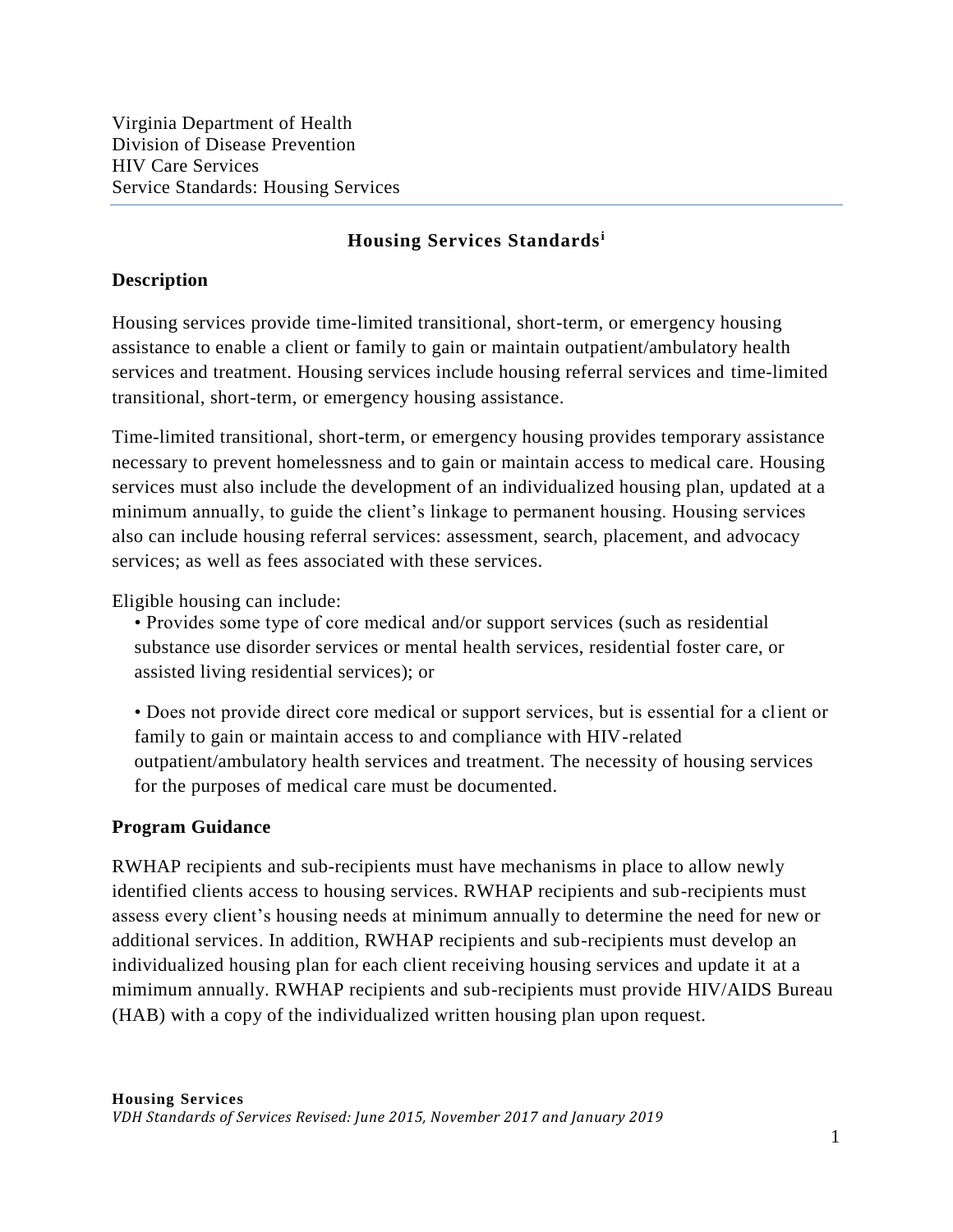RWHAP Part A, B, C, and D recipients, sub-recipients, and local decision-making planning bodies are strongly encouraged to institute duration limits to housing services. The U.S. Department of Housing and Urban Development (HUD) defines transitional housing as up to 24 months and Health Resources and Services Administration (HRSA)/HAB recommends that recipients and sub-recipients consider using HUD's definition as their standard.

Housing services cannot be in the form of direct cash payments to clients and cannot be used for mortgage payments.

All service provision will comply with the Department of Health and Human Services (HHS) Guidelines and the Commonwealth of Virginia Department of Health Service Standards for people living with HIV, including the following:

# **1.0 Intake and Eligibility**

*National Monitoring Standards: Eligibility determination process requiring documentation in client medical records of low-income status and eligibility based on a specified percent of the FPL and proof of an individual's HIV-positive status, residency. Determination and documentation of client eligibility every six months. ii*

*Health Resources and Services Administration (HRSA), the funder for Ryan White HIV Services, prohibits continued HIV services, including medications to clients who are not recertified for eligibility of services by their specified date; therefore, if a client has not completed their annual certification or recertification at six months they may not be eligible for Ryan White services.iii*

| <b>Standard</b>                                 | <b>Measure</b>                                 |
|-------------------------------------------------|------------------------------------------------|
| Referral                                        |                                                |
| 1.1.) Referral for Housing Services by a Part B | 1.1) Documentation of referral for Housing     |
| provider is documented prior to initiation of   | Services is present in the client's record,    |
| the service.                                    | signed and dated.                              |
| Eligibility                                     |                                                |
| 1.2) The client's eligibility for Ryan White    | 1.2) Documentation of the client's eligibility |
| Part B services is determined.                  | is present in the client's record.             |
| 1.3) To be eligible for this service applicants | 1.3) Documentation is present in files that    |
| must:                                           | verifies:                                      |
|                                                 | Client is diagnosed with HIV<br>a)             |
| Be diagnosed with HIV<br>a)                     | Client lives in Virginia<br>b)                 |
| Live in Virginia<br>b)                          | Client meets income guidelines<br>c)           |
| Have an individual or family income at<br>C)    | Client Medicaid status (gap of<br>d)           |
| or below 500% of the Federal Poverty            | services)                                      |
| Level (FPL)                                     | e) Recertification for continued               |
| Ryan White Part B is the payer of last<br>d)    | eligibility for Part B services every six      |
| resort and other funding sources must           | months                                         |
| be vigorously pursued. Providers are            | Client agrees to participate in<br>f)          |
| responsible to ensure that clients are          | insurance option that best meets their         |

#### **Housing Services**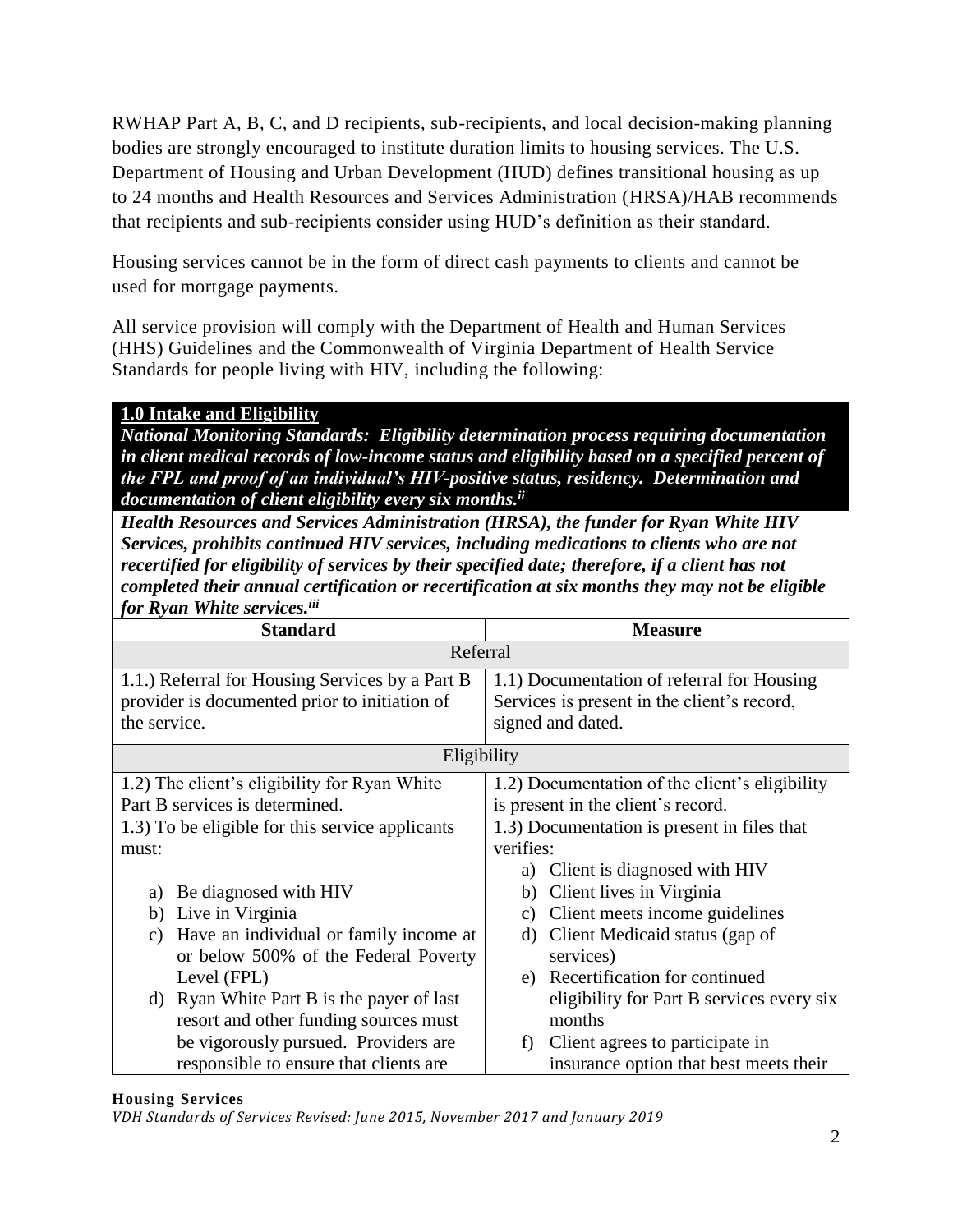| screened and deemed ineligible for                                                          | medical needs and for which the client           |  |
|---------------------------------------------------------------------------------------------|--------------------------------------------------|--|
| other payer sources covered by Federal                                                      | is eligible.                                     |  |
|                                                                                             |                                                  |  |
| or State programs such as Medicare,                                                         |                                                  |  |
| Medicaid, all other forms of insurance                                                      |                                                  |  |
| or third party payers such as private and                                                   |                                                  |  |
| commercial insurance plans, and other                                                       |                                                  |  |
| payers.                                                                                     |                                                  |  |
| e) Provide recertification every six                                                        |                                                  |  |
| months with proof of income, changes                                                        |                                                  |  |
| in insurance coverage, or any changes                                                       |                                                  |  |
| in residency                                                                                |                                                  |  |
| <b>Client eligibility ensures Part B</b><br>f)                                              |                                                  |  |
| services are used as the payer of last                                                      |                                                  |  |
| resort. Client must agree to participate                                                    |                                                  |  |
| in the insurance option client is eligible                                                  |                                                  |  |
| and that best meets the client's medical                                                    |                                                  |  |
| needs regardless of preference.                                                             |                                                  |  |
|                                                                                             |                                                  |  |
| <i>Note:</i> The Part B Program is the payer of last                                        |                                                  |  |
| resort. This is interpreted as "funds                                                       |                                                  |  |
| receivedwill not be utilized to make                                                        |                                                  |  |
| payments for any item or service to the extent                                              |                                                  |  |
| that payment has been made, or can reasonably                                               |                                                  |  |
| be expected to be made" by another payment                                                  |                                                  |  |
| source. <sup>iv</sup>                                                                       |                                                  |  |
| Apply through the VDH Central Office or                                                     |                                                  |  |
| through agency's eligibility services                                                       |                                                  |  |
|                                                                                             |                                                  |  |
|                                                                                             |                                                  |  |
| Intake                                                                                      |                                                  |  |
|                                                                                             |                                                  |  |
| 1.4) Eligibility screening and intake to be                                                 | 1.4) Documentation of intake and eligibility     |  |
| completed within: a) 48 hours for individuals                                               | screening in client record signed and dated      |  |
| that are entering the emergency shelter; b) 10                                              |                                                  |  |
| days of initial contact with client for                                                     |                                                  |  |
| individuals entering time-limited short-term or                                             |                                                  |  |
| transitional housing.                                                                       |                                                  |  |
| Recertification                                                                             |                                                  |  |
| 1.5) Client must be recertified every six months                                            | 1.5) Documentation of recertification of the     |  |
| to continue to receive Ryan White services.                                                 | client's eligibility every six months is present |  |
| There is no grace period.                                                                   | in the client's record.                          |  |
| <b>2.0 Key Services Components and Activities</b>                                           |                                                  |  |
| National Monitoring Standards: Support for Housing Services that involve the provision of   |                                                  |  |
| short-term assistance to support emergency, temporary, or transitional housing to enable an |                                                  |  |
| individual or family to gain or maintain medical care. Funds received under the Ryan White  |                                                  |  |
|                                                                                             |                                                  |  |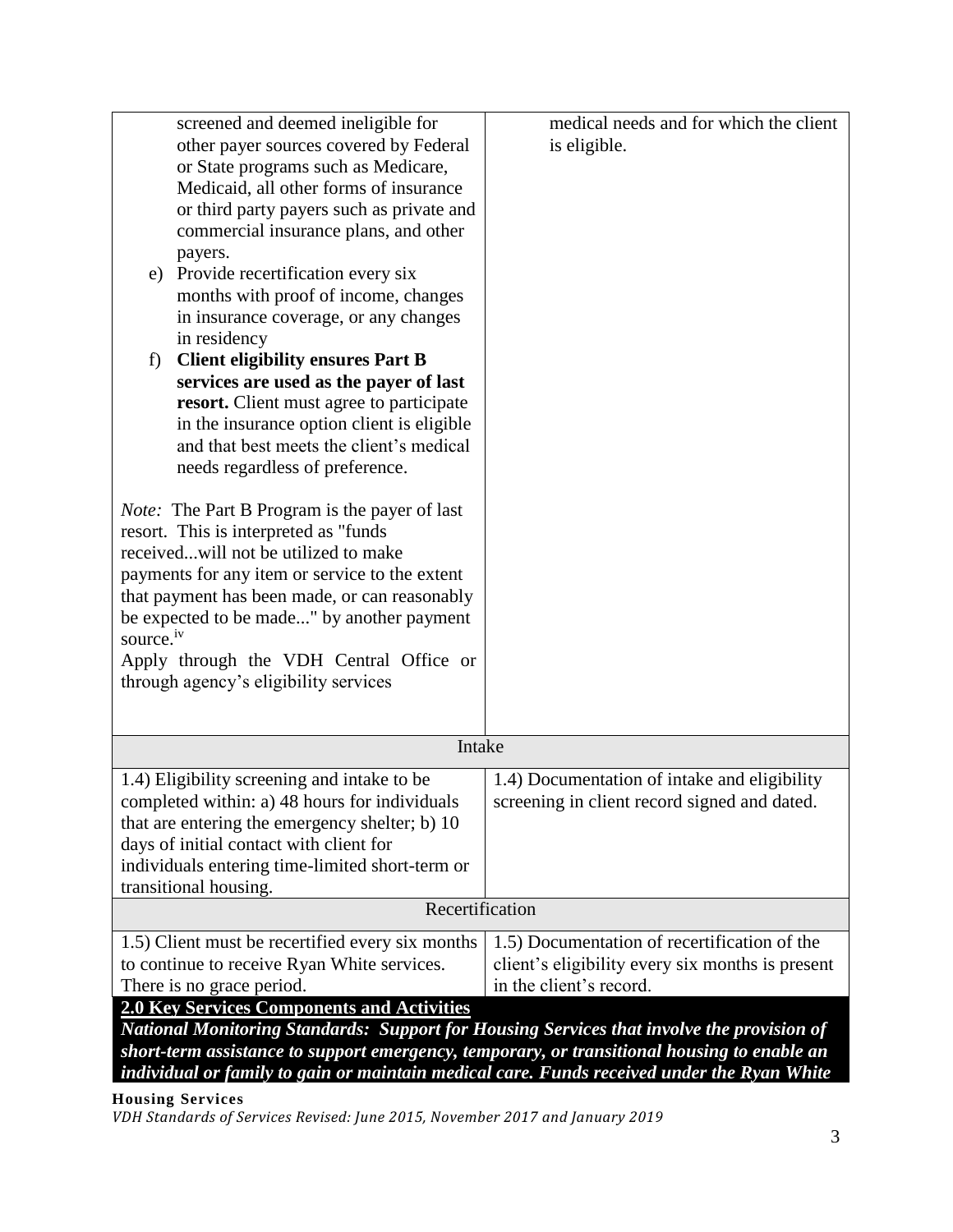*HIV/AIDS Program may be used for the following housing expenditures: a) Housing referral services defined as assessment, search, placement, and advocacy services must be provided by case managers or other professional(s)who possess a comprehensive knowledge of local, state, and federal housing programs and how these programs can be accessed; b) Short-term or emergency housing defined as necessary to gain or maintain access to medical care and must be related to either: 1) Housing services that include some type of medical or supportive service: including, but not limited to, residential substance treatment or mental health services (not including facilities classified as an Institution for Mental Diseases under Medicaid), residential foster care, and assisted living residential services; or 2) Housing services that do not provide direct medical or supportive services, but are essential for an individual or family to gain or maintain access and compliance with HIV-related medical care and treatment; necessity of housing services for purposes of medical care must be certified or documented. <sup>v</sup>*

| <b>Standard</b>                                     | <b>Measure</b>                                 |
|-----------------------------------------------------|------------------------------------------------|
| Documentation                                       |                                                |
| 2.1) Documentation of mechanism to allow            | 2.1) Documentation of process to access        |
| newly identified clients' access to housing         | housing services for newly identified clients. |
| services.                                           |                                                |
| 2.2) Provision of all housing services is           | 2.2) Documentation of housing services         |
| documented by:                                      | provided.                                      |
| Number of clients served                            |                                                |
| Duration of housing services                        |                                                |
| Types of housing provided                           |                                                |
| Housing referral services provided                  |                                                |
| Assistance provided to help clients                 |                                                |
| obtain stable, long-term housing                    |                                                |
| Assurance that no Ryan White funds                  |                                                |
| were used to provide direct payments                |                                                |
| to clients for rent or mortgages.                   |                                                |
| 2.3) Client records must contain, at a              | 2.3) Signed, dated reports located in the      |
| minimum:                                            | client's record.                               |
| Housing and referral services provided<br>$\bullet$ |                                                |
| Individualized written housing plans                |                                                |
| that are consistent with RWHAP's                    |                                                |
| Housing Policy <sup>vi</sup>                        |                                                |
| Individual service plan must updated                |                                                |
| annually                                            |                                                |
| Assistance provided to clients to help<br>$\bullet$ |                                                |
| obtain stable long-term housing                     |                                                |
| Method of providing housing services                |                                                |
| (e.g. payment to agencies). Note:                   |                                                |
| Housing services cannot be in the form              |                                                |
| of direct cash payment to client and                |                                                |

#### **Housing Services**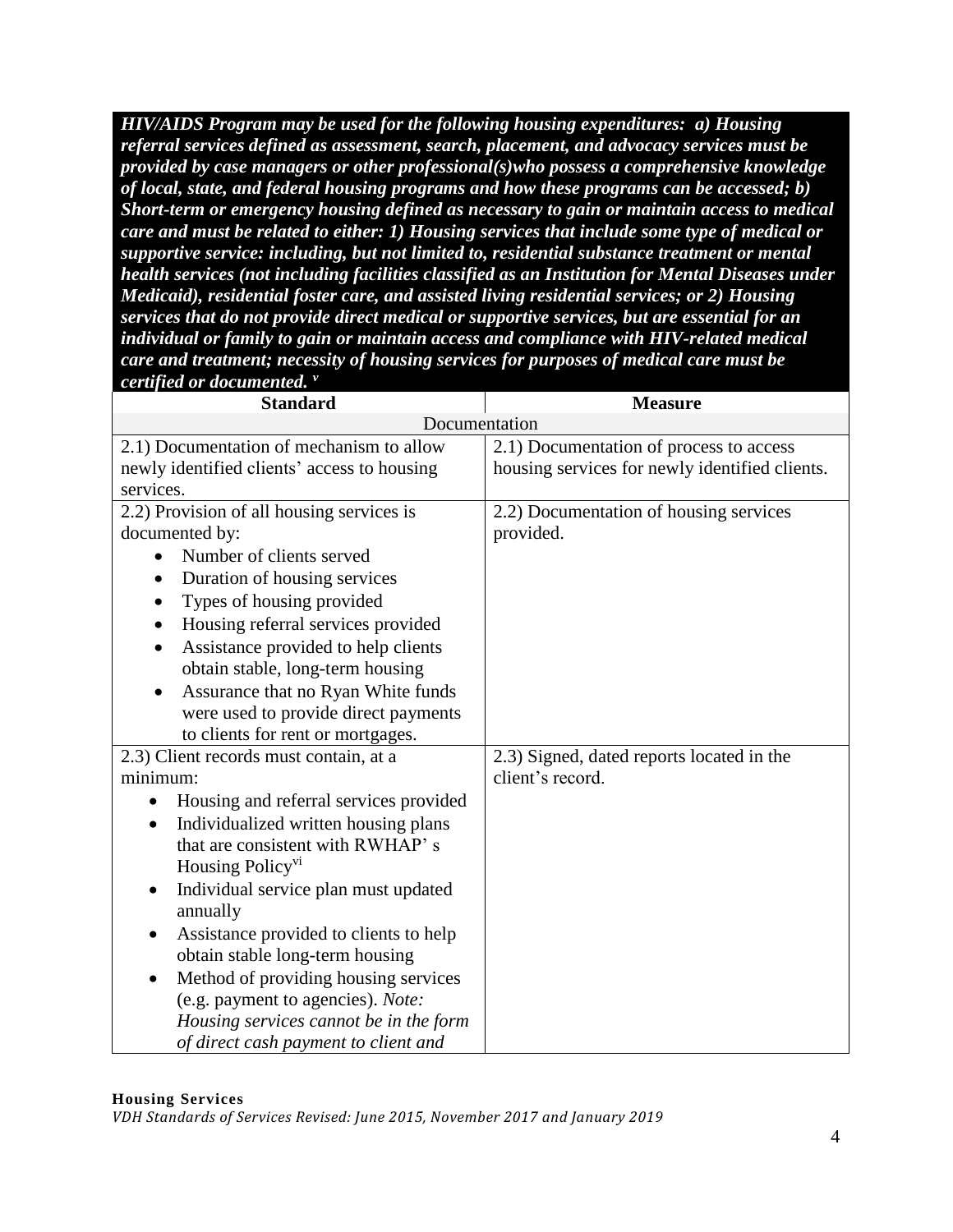| cannot be used for mortgage<br>payments. <sup>vii</sup>                                                                                                                                                                                                                                                                                                                                                                                                                        |                                                                                                                                                                                   |
|--------------------------------------------------------------------------------------------------------------------------------------------------------------------------------------------------------------------------------------------------------------------------------------------------------------------------------------------------------------------------------------------------------------------------------------------------------------------------------|-----------------------------------------------------------------------------------------------------------------------------------------------------------------------------------|
| All reports must be signed and dated.                                                                                                                                                                                                                                                                                                                                                                                                                                          |                                                                                                                                                                                   |
| <b>Assessment/Service Plan/Provision of Services</b>                                                                                                                                                                                                                                                                                                                                                                                                                           |                                                                                                                                                                                   |
| 2.4) An initial assessment of client's housing<br>needs to be completed within seven business<br>days of initial contact with client and prior to<br>the provision of service.                                                                                                                                                                                                                                                                                                 | 2.4) Documentation of assessment in client's<br>record signed and dated.                                                                                                          |
| A triage process needs to occur to determine if<br>emergency housing is needed.                                                                                                                                                                                                                                                                                                                                                                                                | Individualized written housing plan will be<br>developed within 48 hours of initial<br>assessment.                                                                                |
| 2.5) Within seven (7) business days after the<br>initial assessment, an individualized written<br>housing plan will be developed consistent with<br>the RWHAP Housing Policy. <sup>viii</sup> The housing<br>plan is designed to help the client obtain or<br>transition to stable long-term housing, through<br>a strategy to identify, re-locate, and/or ensure<br>the individual or family is moved to or capable<br>of maintaining a stable long-term living<br>situation. | 2.5) Documentation of housing plan in<br>client's record signed and date.                                                                                                         |
| 2.6) Individualized housing plan is reassessed<br>quarterly or at a minimum every three months<br>to determine the need for new or additional<br>services.                                                                                                                                                                                                                                                                                                                     | 2.6) Documentation of housing plan reviewed<br>and revised quarterly or at a minimum every<br>three months in client's record signed and<br>dated.                                |
| 2.7) Housing-related referral services may<br>include:<br>Housing assessment<br>Search, placement and/or advocacy<br>Fees associated with any of these<br>activities.                                                                                                                                                                                                                                                                                                          | 2.7) Documentation of housing-related<br>referral services provided to enable the client<br>or family gain or maintain<br>outpatient/ambulatory health services and<br>treatment. |
| 2.8) Housing Services provide time-limited<br>transitional, short-term, or emergency housing<br>assistance. Eligible housing can include either<br>housing that:<br>Provides some type of core medical<br>and/or support services (such as<br>residential substance use disorder<br>services or mental health services,<br>residential foster care, and assisted<br>living residential services); or                                                                           | 2.8) Documentation of necessity of housing<br>services for purposes of medical care in<br>client's record signed and dated.                                                       |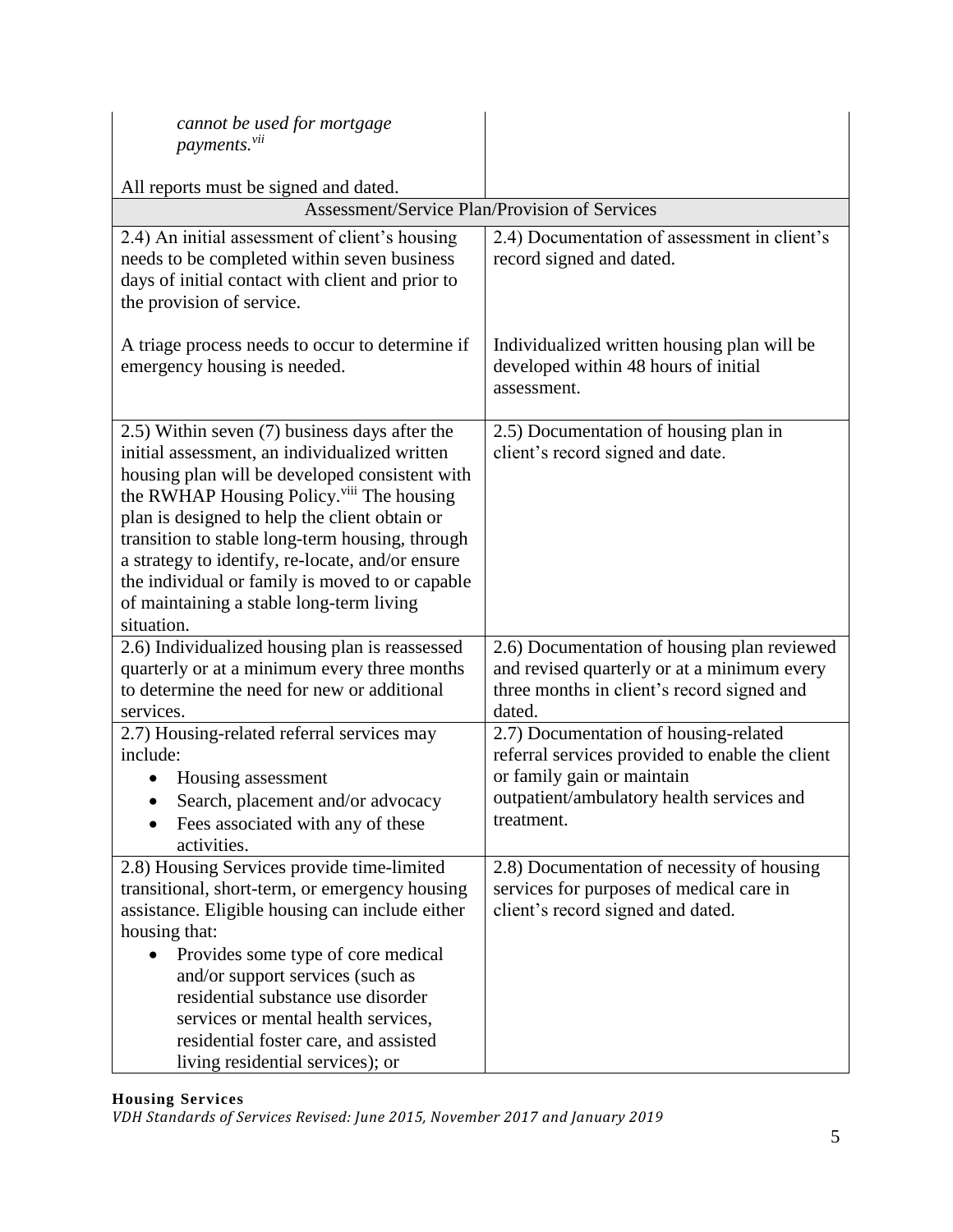| Does not provide direct medical or<br>support services, but is essential for a<br>client or family to gain or maintain<br>access and compliance with HIV-<br>related outpatient/ambulatory health<br>services and treatment. The necessity of<br>housing services for the purposes of<br>medical care must be documented. <sup>ix</sup>                                                                                                                                                                                                                                                                                                  |                                                                                                                                                                                             |
|------------------------------------------------------------------------------------------------------------------------------------------------------------------------------------------------------------------------------------------------------------------------------------------------------------------------------------------------------------------------------------------------------------------------------------------------------------------------------------------------------------------------------------------------------------------------------------------------------------------------------------------|---------------------------------------------------------------------------------------------------------------------------------------------------------------------------------------------|
| 2.9) Housing funds may be used for<br>application fees and rent payments. VDH<br>approved duration of housing services<br>includes:<br>Emergency Housing 1-14 days<br>$\bullet$<br>Short term Housing 15-30 days<br>$\bullet$<br>Transitional Housing 31 days to 24<br>$\bullet$<br>months.                                                                                                                                                                                                                                                                                                                                              | 2.9) Documentation of housing assistance<br>type provided within defined limits in client's<br>record.                                                                                      |
| <b>Transition and Discharge</b>                                                                                                                                                                                                                                                                                                                                                                                                                                                                                                                                                                                                          |                                                                                                                                                                                             |
| 2.10) Client discharged when Emergency<br>Housing Services are no longer needed, goals<br>have been met, upon death or due to safety<br>issues. (see $2.11$ )<br>Prior to discharge: Reasons for discharge and<br>options for other service provision should be<br>discussed with client. Whenever possible,<br>discussion should occur face-to-face. If not<br>possible, provider should attempt to talk with<br>client via phone. If verbal contact is not<br>possible, a certified letter must be sent to<br>client's last known address. If client is not<br>present to sign for the letter, it must be<br>returned to the provider. | 2.10) Documentation of discharge plan and<br>summary in client's record with clear<br>rationale for discharge within 30 days of<br>discharge, including certified letter, if<br>applicable. |
| Documentation: Client's record must include:                                                                                                                                                                                                                                                                                                                                                                                                                                                                                                                                                                                             |                                                                                                                                                                                             |
| Date services start<br>Special client needs<br>Services needed/actions taken, if applicable<br>Date of discharge<br>Reason(s) for discharge<br>Referrals made at time of discharge, if<br>applicable.                                                                                                                                                                                                                                                                                                                                                                                                                                    |                                                                                                                                                                                             |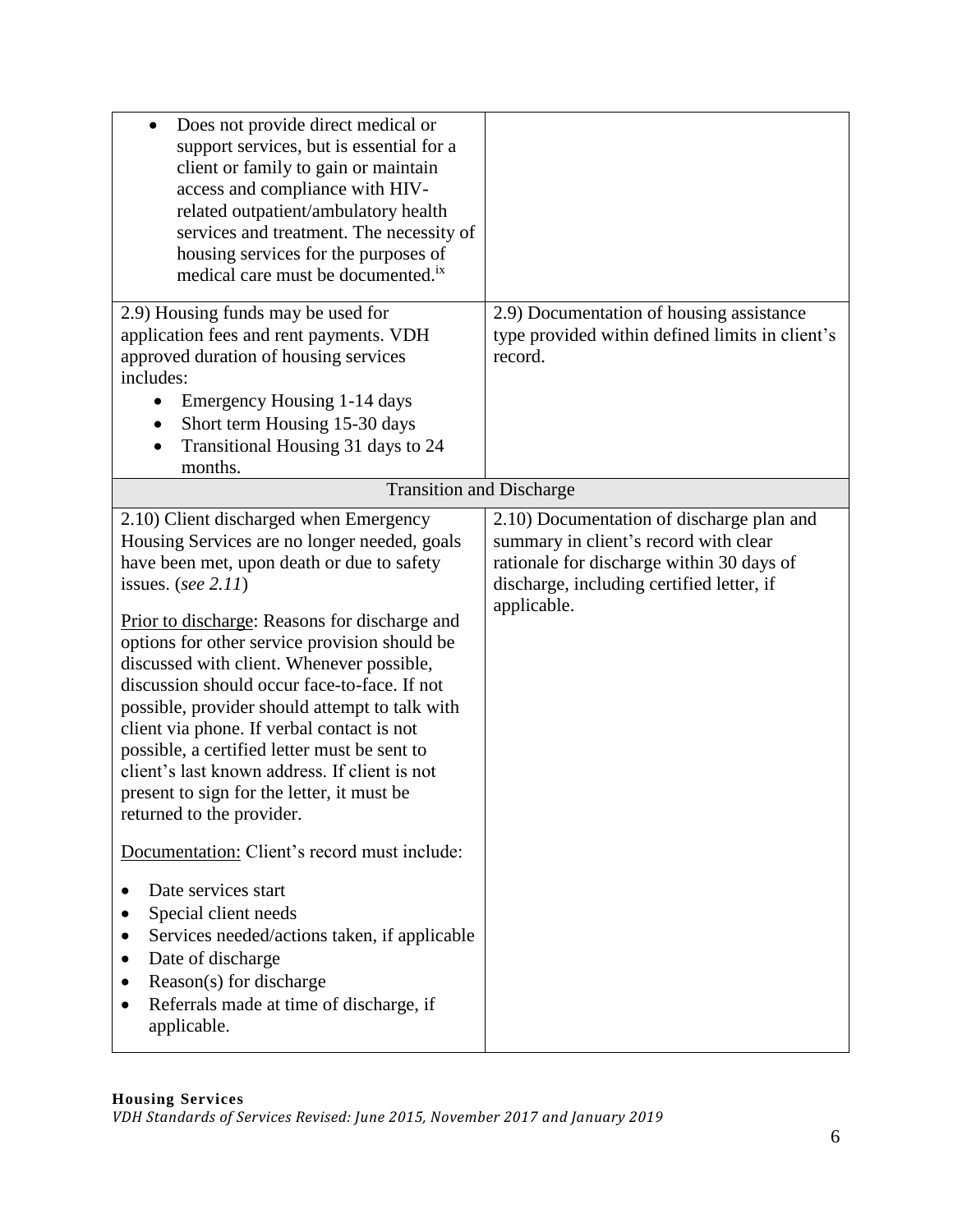Transfer: If client transfers to another location, agency or service provider, transferring agency will provide discharge summary and other requested records within 5 business days of request. If client moves to another area, transferring agency will make referral for needed services in the new location. Unable to Locate: If client cannot be located, agency will make and document a minimum of three follow-up attempts on three separate dates (by phone or in person) over a threemonth period after first attempt. A certified letter must be mailed to the client's last known mailing address within five business days after the last attempt to notify the client. The letter will state that the case will be closed within 30 days from the date on the letter if an appointment with the provider is not made. Withdrawal from Service: If client reports that services are no longer needed or decides to no longer participate in the Service Plan, client may withdraw from services. Because clients may withdraw for a variety of reasons it may be helpful to conduct an exit interview to ensure reasons for withdrawal are understood, or identify factors interfering with the client's ability to fully participate if services are still needed. If other issues are identified that cannot be managed by the agency clients should be referred to appropriate agencies. Administrative Discharge: Clients who engage in behavior that abuses the safety or violates the confidentiality of others may be discharged. Prior to discharging a client for this reason, the case must be reviewed by leadership according to that agency's policies. Clients who are discharged for administrative reasons must be provided written notification of and reason for the discharge, and must be notified of possible alternative resources. A certified letter that notes the reason for

#### **Housing Services**

*VDH Standards of Services Revised: June 2015, November 2017 and January 2019*

discharge and includes alternative resources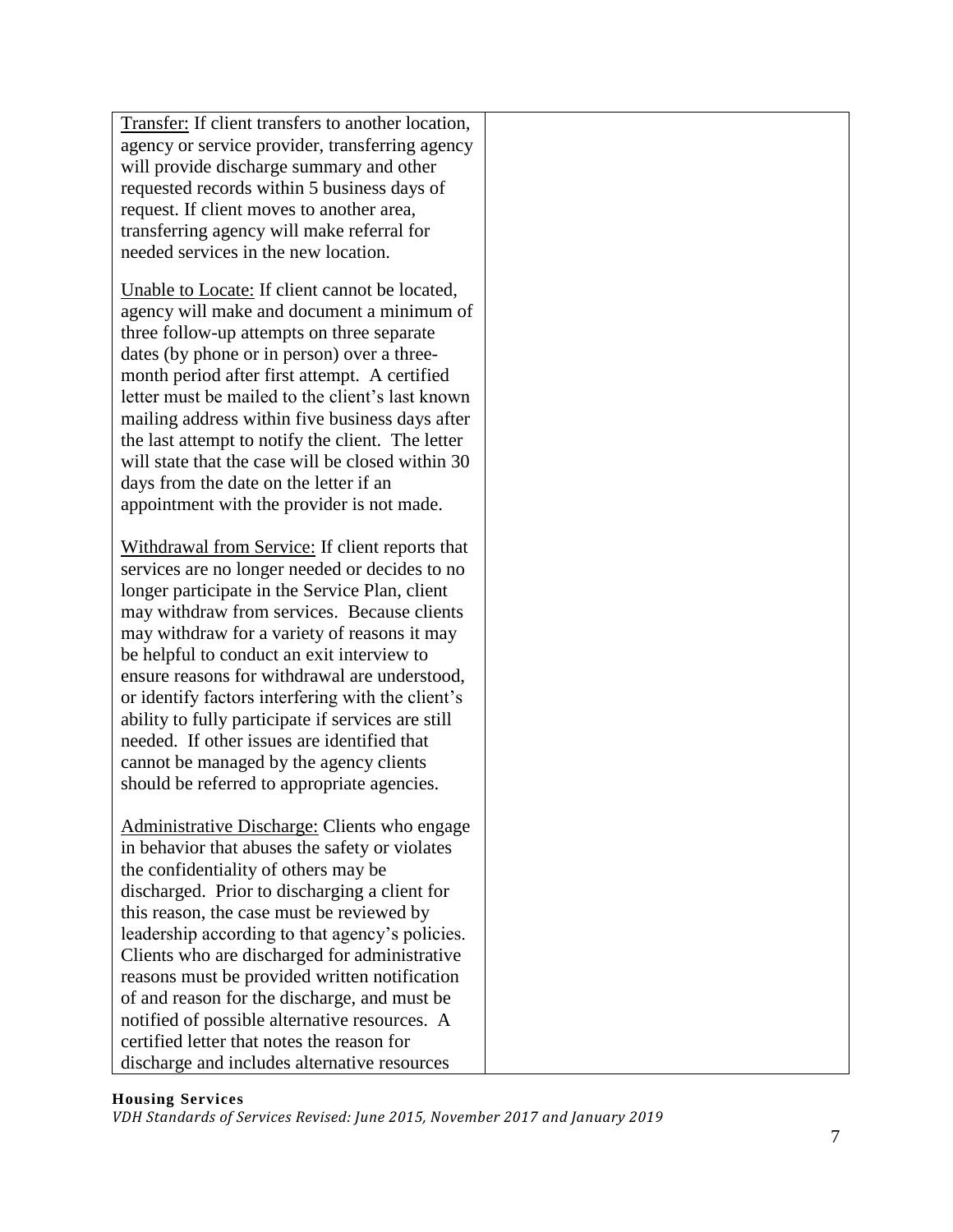| must be mailed to the client's last known                                                         |                                                   |
|---------------------------------------------------------------------------------------------------|---------------------------------------------------|
| mailing address within five business days after                                                   |                                                   |
| the date of discharge, and a copy must be filed                                                   |                                                   |
| in the client's chart.                                                                            |                                                   |
| <b>Case Closure</b>                                                                               |                                                   |
|                                                                                                   |                                                   |
| 2.11) Case will be closed if client:                                                              | 2.11) Documentation of case closure in            |
|                                                                                                   | client's record with clear rationale for closure. |
| a) Has met the service goals;                                                                     |                                                   |
| b) Decides to transfer to another                                                                 |                                                   |
| agency;                                                                                           |                                                   |
| Needs are more appropriately<br>C)                                                                |                                                   |
| addressed in other programs;                                                                      |                                                   |
| d) Moves out of state;                                                                            |                                                   |
| Fails to provide updated<br>e)                                                                    |                                                   |
| documentation of eligibility status                                                               |                                                   |
| thus, no longer eligible for services;<br>Fails to maintain contact with the                      |                                                   |
| f)<br>housing assistance staff for a period                                                       |                                                   |
| of three months despite three (3)                                                                 |                                                   |
| documented attempts to contact                                                                    |                                                   |
| client;                                                                                           |                                                   |
| g) Can no longer be located;                                                                      |                                                   |
| h) Withdraws from or refuses funded                                                               |                                                   |
| services, reports that services are no                                                            |                                                   |
| longer needed, or no longer                                                                       |                                                   |
| participates in the individual service                                                            |                                                   |
| plan;                                                                                             |                                                   |
| Exhibits pattern of abuse as defined<br>$\mathbf{i}$                                              |                                                   |
| by agency's policy.                                                                               |                                                   |
| Becomes housed in an<br>$\mathbf{i}$                                                              |                                                   |
| "institutional" program anticipated                                                               |                                                   |
| to last for a minimum of 30 days,                                                                 |                                                   |
| such as a nursing home, prison or                                                                 |                                                   |
| inpatient program; or                                                                             |                                                   |
| k) Is deceased.                                                                                   |                                                   |
|                                                                                                   |                                                   |
| <b>3.0 Client Rights and Responsibilities</b>                                                     |                                                   |
| National Monitoring Standards: Provision of Part B funded HIV primary medical care and            |                                                   |
| support services, to the maximum extent, without regard to either: the ability of the individual  |                                                   |
| to pay for such services, or the current or past health conditions of the individuals served. $x$ |                                                   |
| <b>Standard</b>                                                                                   | <b>Measure</b>                                    |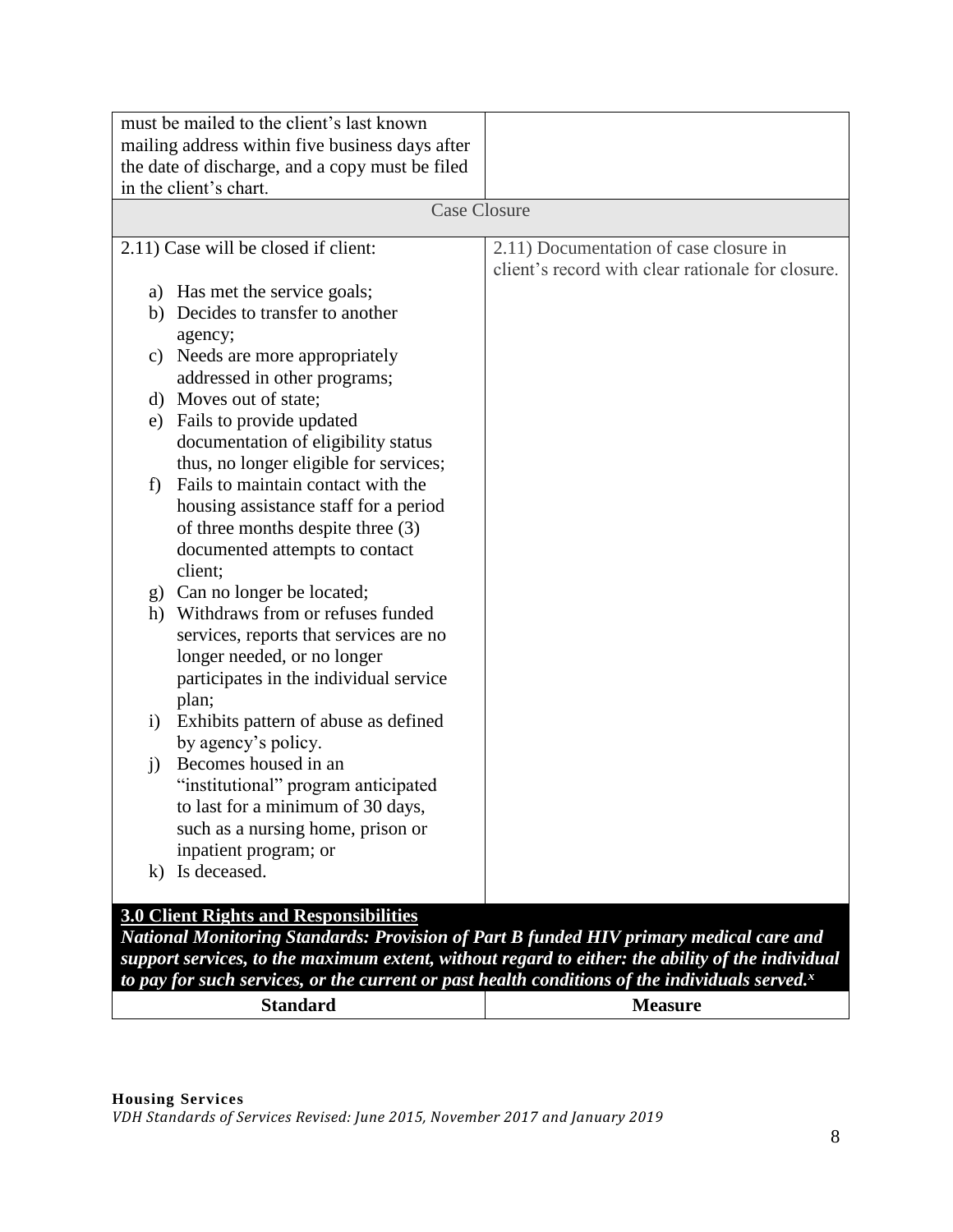|                        | 3.1) Services are available and accessible to       | 3.1) Written eligibility requirements and non-   |
|------------------------|-----------------------------------------------------|--------------------------------------------------|
|                        | any individual who meets program eligibility        | discrimination policy on file.                   |
| requirements.          |                                                     |                                                  |
|                        |                                                     |                                                  |
|                        | All providers shall be in compliance with all       |                                                  |
|                        | applicable federal, state, and local anti-          |                                                  |
|                        | discrimination laws and regulations, including      |                                                  |
|                        | but not limited to the American's with              |                                                  |
|                        | Disabilities Act. All providers shall adopt a       |                                                  |
|                        | non-discrimination policy prohibiting the           |                                                  |
|                        | refusal of rendering service on the basis of the    |                                                  |
|                        | fact or perception of race, color, creed,           |                                                  |
|                        | religion, national origin, ancestry, age, sex,      |                                                  |
|                        | sexual orientation, gender identity, domestic       |                                                  |
|                        | partner status, marital status, height, weight,     |                                                  |
|                        | disability, or AIDS/HIV diagnosis.                  |                                                  |
|                        |                                                     |                                                  |
|                        | Each provider shall make available to clients a     |                                                  |
|                        | process for requesting interpretation services,     |                                                  |
|                        | including American Sign Language.                   |                                                  |
|                        | 3.2) Clients Rights and Responsibilities policy     | 3.2) Written policy on file.                     |
|                        | exists which requires each client to sign & date    |                                                  |
|                        | a form indicating they has been offered: a)         |                                                  |
|                        | explanation of the policy, and b) copy of           |                                                  |
|                        | 'Client's Rights and Responsibilities and to        |                                                  |
|                        | communicate client's understanding of the           |                                                  |
| policy.                |                                                     |                                                  |
|                        | 3.3) Explanation of Client's Rights and             | 3.3) Current Client's Rights and                 |
|                        | <i>Responsibilities</i> is provided to each client. | <i>Responsibilities</i> form signed and dated by |
|                        |                                                     | client and located in client's record.           |
| Client rights include: |                                                     |                                                  |
| $\circ$                | Be treated with respect, dignity,                   |                                                  |
|                        | consideration, and compassion;                      |                                                  |
| O                      | Receive services free of discrimination;            |                                                  |
| O                      | Be informed about services and options              |                                                  |
|                        | available;                                          |                                                  |
| O                      | Participate in creating a plan of                   |                                                  |
| services;              |                                                     |                                                  |
| O                      | Reach an agreement about the                        |                                                  |
|                        | frequency of contact the client will                |                                                  |
|                        | have either in person or over the phone;            |                                                  |
| O                      | File a grievance about services received            |                                                  |
|                        | or denied;                                          |                                                  |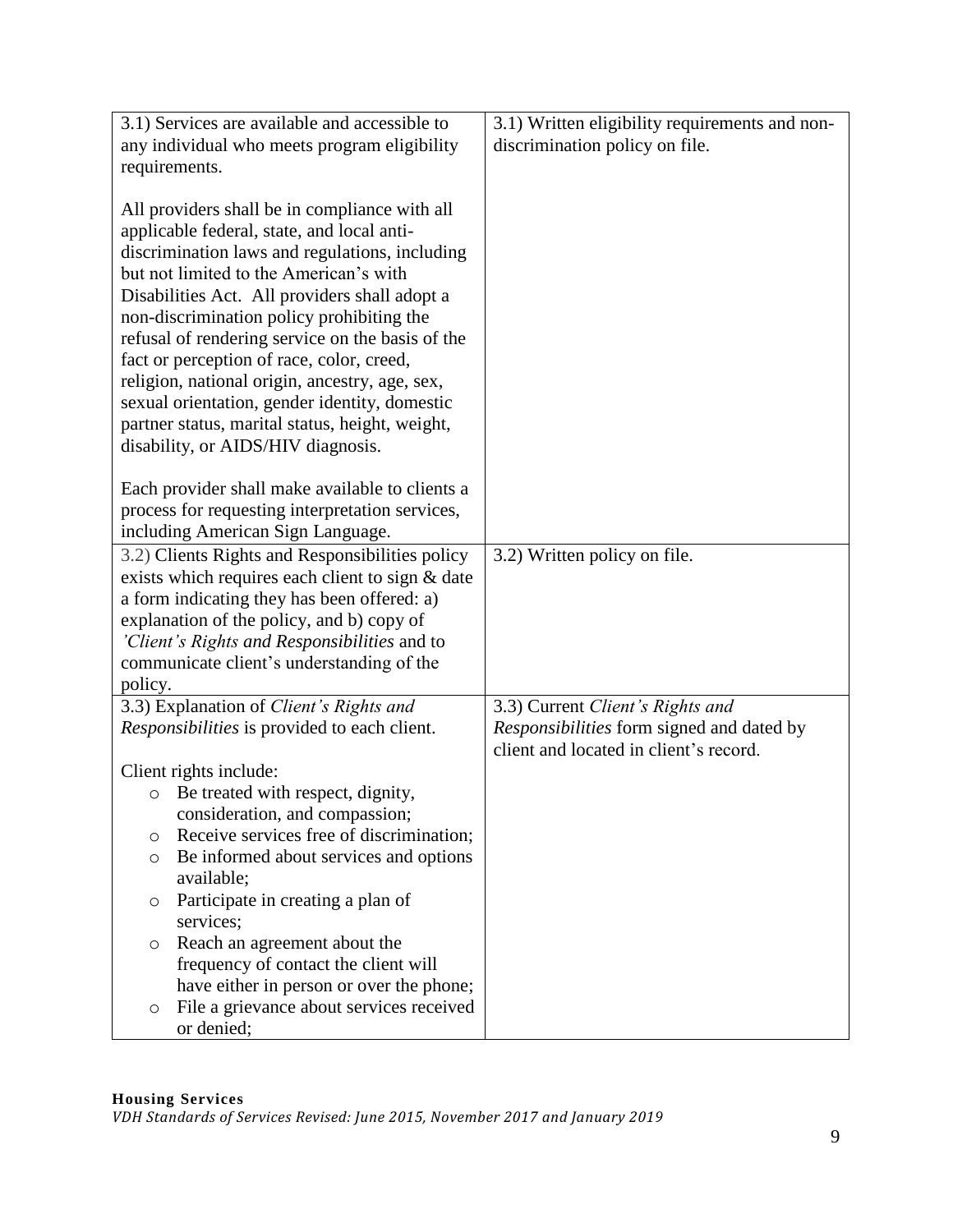| O       | Not be subjected to physical, sexual,            |                                           |
|---------|--------------------------------------------------|-------------------------------------------|
|         | verbal and/or emotional abuse or                 |                                           |
|         | threats;                                         |                                           |
| O       | Voluntary withdraw from the program;             |                                           |
| $\circ$ | Have all records be treated                      |                                           |
|         | confidentially;                                  |                                           |
|         | Have information released only when:             |                                           |
| $\circ$ | A written release of information is              |                                           |
|         | signed;                                          |                                           |
| O       | A medical emergency exists;                      |                                           |
| O       | There is an immediate danger to the              |                                           |
|         | client or others;                                |                                           |
|         | There is possible child or elder abuse;          |                                           |
| O       |                                                  |                                           |
|         | <b>or</b>                                        |                                           |
| $\circ$ | Ordered by a court of law.                       |                                           |
|         | Client responsibilities include:                 |                                           |
|         | Treat other clients and staff with               |                                           |
| $\circ$ |                                                  |                                           |
|         | respect and courtesy;                            |                                           |
| $\circ$ | Protect the confidentiality of other             |                                           |
|         | clients;                                         |                                           |
| O       | Participate in creating a plan of service;       |                                           |
| $\circ$ | Let the agency know any concerns or              |                                           |
|         | changes in needs;                                |                                           |
| O       | Make and keep appointments, or when              |                                           |
|         | possible, phone to cancel or change an           |                                           |
|         | appointment time;                                |                                           |
| O       | Stay in contact with the agency by               |                                           |
|         | informing the agency of change in                |                                           |
|         | address and phone number, respond to             |                                           |
|         | phone calls and mail and                         |                                           |
| O       | Avoid subjecting the agency's staff to           |                                           |
|         | physical, sexual, verbal and/or                  |                                           |
|         | emotional abuse or threats.                      |                                           |
|         |                                                  |                                           |
|         | <b>4.0 Grievance Process</b>                     |                                           |
|         | <b>Standard</b>                                  | <b>Measure</b>                            |
|         | 4.1) Grievance policy exists which requires      | 4.1) Written grievance procedure on file, |
|         | each client to sign and date indicating they has | available in languages and formats        |
|         |                                                  | appropriate to populations served.        |
|         |                                                  |                                           |
|         | been offered: a) explanation of the policy, and  |                                           |
|         | b) copy of Grievance Procedure and c)            |                                           |
|         | communication of client's understanding of the   |                                           |
| policy. |                                                  |                                           |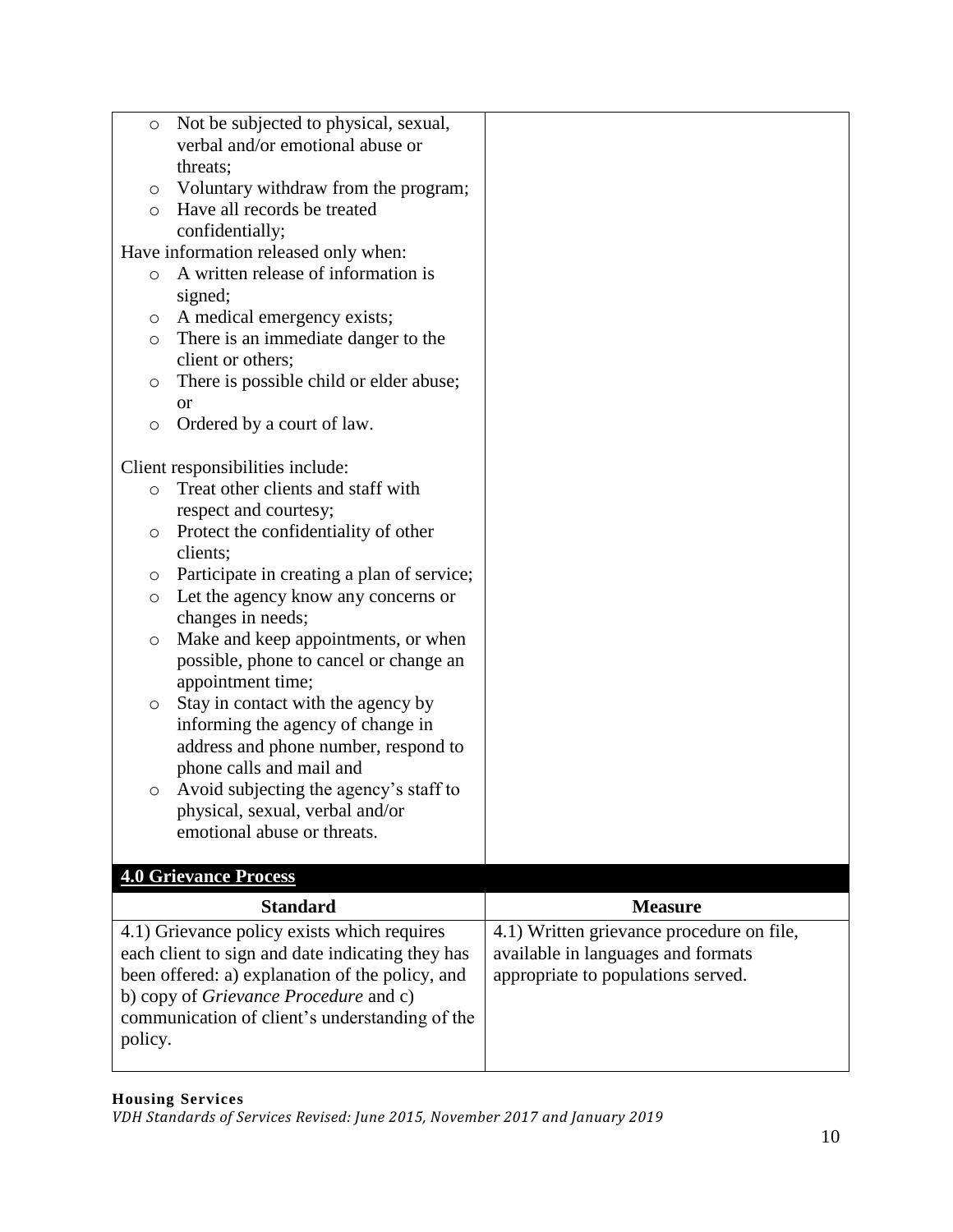| Policy shall describe the process for resolving<br>client grievances, including identification of<br>whom to contact and applicable timelines.   |                                                                                                                                |
|--------------------------------------------------------------------------------------------------------------------------------------------------|--------------------------------------------------------------------------------------------------------------------------------|
| Policy shall be available in languages and<br>formats (e.g. for persons with disabilities)<br>appropriate to populations served.                 |                                                                                                                                |
| 4.2) Explanation of <i>Grievance Procedure</i> is<br>provided to each client.                                                                    | 4.2) Current <i>Grievance Procedure</i> form<br>signed and dated by Client and located in<br>client's record.                  |
| Clients may file a grievance if their request for<br>services is denied or if they have any complaint<br>or concern about the services received. |                                                                                                                                |
| 4.3) Grievance process shall be fair and<br>expeditious for resolution of client grievances.                                                     | 4.3) Documentation of client grievances,<br>status and resolution.                                                             |
| 4.4) Review of grievance policy yearly with<br>client signature.                                                                                 | 4.4) Current Client's Rights and<br><i>Responsibilities</i> form signed and dated by<br>client and located in client's record. |

# **5.0 Personnel Qualifications (including licensure)**

| <b>Standard</b>                                                                             | <b>Measure</b>                                |
|---------------------------------------------------------------------------------------------|-----------------------------------------------|
| 5.1) All staff who provide Housing-related                                                  | 5.1) Documentation of qualifications in       |
| referrals will be case managers or other                                                    | personnel file.                               |
| professional(s) who possess a comprehensive                                                 |                                               |
| knowledge of local, state, and federal housing                                              |                                               |
| programs and how to access these programs                                                   |                                               |
| 5.2) All housing staff must complete six (6)                                                | 5.2) Documentation of continuing education    |
| hours of continuing education in HIV/AIDS                                                   | credits in personnel file.                    |
| annually.                                                                                   |                                               |
| <b>6.0 Cultural and Linguistic Competency</b>                                               |                                               |
|                                                                                             |                                               |
| <b>Standard</b>                                                                             | <b>Measure</b>                                |
| 6.1) Health services are culturally and                                                     | 6.1) Documentation of cultural and linguistic |
| linguistically competent, client-guided and                                                 | competence as reported in annual Cultural     |
| community based. At a minimum, provider's                                                   | and Linguistic Competency Report.             |
| documentation should include:                                                               |                                               |
|                                                                                             |                                               |
| Experience with providing services to the<br>diverse ethnic, linguistic, sexual or cultural |                                               |
| populations targeted;                                                                       |                                               |
|                                                                                             |                                               |

#### **Housing Services**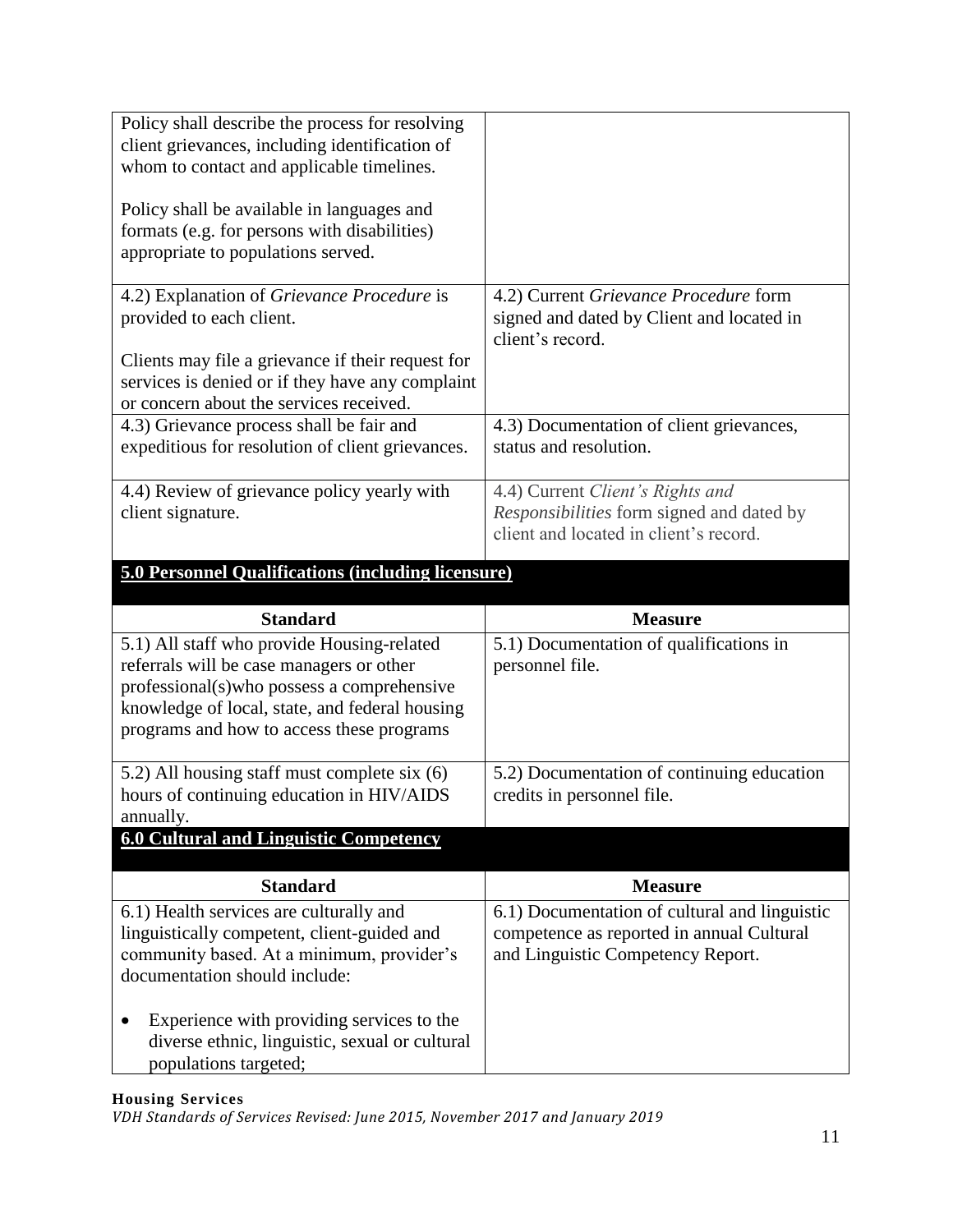| Capacity of staff, including volunteers and<br>Board, to design, provide and evaluate<br>culturally and linguistically appropriate<br>services;<br>List of cultural competency trainings<br>completed by staff.<br>6.2) Easy-to-understand print and multimedia<br>materials and signage in the languages<br>commonly used by the populations in the<br>service area shall be available. <sup>xi</sup> | 6.2) Culturally and linguistically appropriate<br>materials and signage accessible.                                                                                                                                                                                                             |
|--------------------------------------------------------------------------------------------------------------------------------------------------------------------------------------------------------------------------------------------------------------------------------------------------------------------------------------------------------------------------------------------------------|-------------------------------------------------------------------------------------------------------------------------------------------------------------------------------------------------------------------------------------------------------------------------------------------------|
| 7.0 Privacy and Confidentiality (including securing records)                                                                                                                                                                                                                                                                                                                                           |                                                                                                                                                                                                                                                                                                 |
| <b>Standard</b>                                                                                                                                                                                                                                                                                                                                                                                        | <b>Measure</b>                                                                                                                                                                                                                                                                                  |
| 7.1) Client confidentiality policy exists which<br>include: 1) Release of information<br>requirements, and b) Health Insurance<br>Portability and Accountability Act.                                                                                                                                                                                                                                  | 7.1) Written Client confidentiality policy on<br>file at provider agency.                                                                                                                                                                                                                       |
| 7.2) Client's consent for release of information<br>if applicable.                                                                                                                                                                                                                                                                                                                                     | 7.2) Current Release of Information Form<br>signed and dated by client and provider<br>representative and located in client's record.<br>Each release form indicates who may receive<br>the client's information and has an expiration<br>of not more than 12 months from date of<br>signature. |
| 7.3) Each client file is stored in a secure<br>location. Electronic client records are protected<br>from unauthorized use.                                                                                                                                                                                                                                                                             | 7.3) Files stored in locked file or cabinet with<br>access limited to appropriate personnel.<br>Electronic files are secure with password<br>protection and access is limited to appropriate<br>personnel.                                                                                      |
| 7.4) Annual submission of Verification of<br>Receipt of Assurance of Key Requirements<br>document by all staff that handle client<br>identifying information.                                                                                                                                                                                                                                          | 7.4) Documentation of signed Verification of<br>Receipt of Assurance of Key Requirement<br>forms.                                                                                                                                                                                               |
| <b>8.0 Quality Management</b><br><b>National Monitoring Standards: Implement a Clinical Quality Management Program (CQM)</b><br>to include: $a)$ written QM plan; $b)$ quality expectations for providers and services; c) method<br>to report and track expected outcomes; d) monitoring of provider compliance with HHS<br>treatment guidelines and Part B Program's approved Standards of Care.xii  |                                                                                                                                                                                                                                                                                                 |

| <b>Standard</b>                                | <b>Measure</b>                                        |
|------------------------------------------------|-------------------------------------------------------|
| 8.1) Measure and report client health outcomes | 8.1) Performance measurement data on the              |
| using Housing Services measures approved by    | following indicators:                                 |
| VDH.                                           | Percentage of people living with HIV and<br>$\bullet$ |
|                                                | receiving Housing Services, regardless of             |